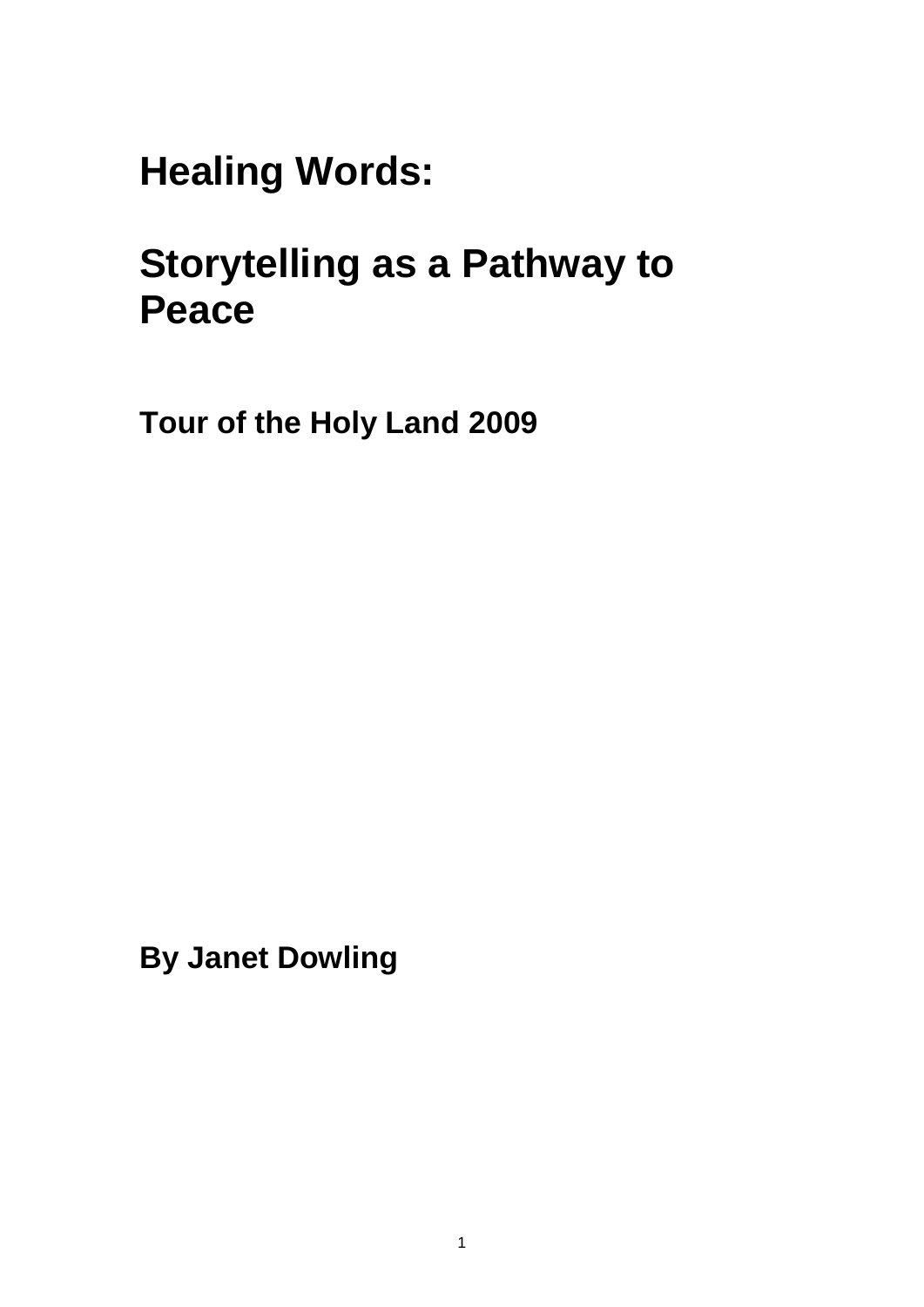This article first appeared in Facts & Fiction Autumn 2009, the UK's only independent magazine devoted to oral storytelling. [\(www.factsandfiction.co.uk\)](http://www.factsandfiction.co.uk/)

*Revised May 2014*

*The project "Healing Words : Storytelling as a pathway to peace" was an initiative by the Emerson International School of Storytelling [http://www.schoolofstorytelling.com](http://www.schoolofstorytelling.com/) lead by Roi Galor and Ethan Friedman.* 

*The Company of Healing Words Storytellers comprised of Roisin Murray ( UK) , Karin Ferry (Sweden), Amie Hoff (US), Julia Leon (Chile), Umi Sinha (India via UK), Sef Townsend (UK), David Confino (UK), Michael Williams ( Canada via Scotland) , Dvora Lieberman (Australia), Raphael Rodan (Israel/Palestine), Muna Sheehan (Israel/Palestine) & Janet Dowling (UK). Noa Gal-or was the logistics manager in the Holy Land*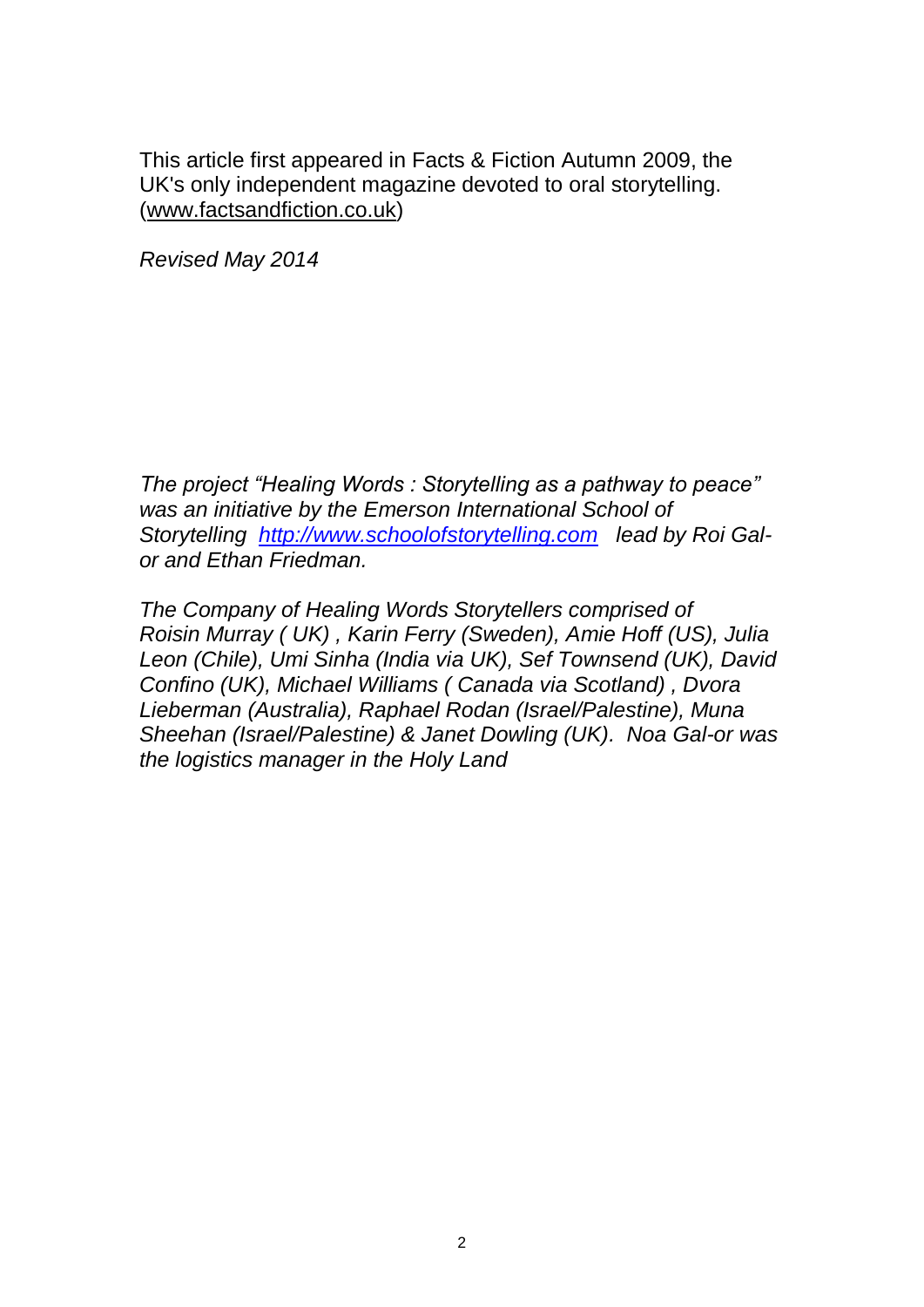# **The Call to Adventure.**

It was May 2008. I was in Glastonbury when I first heard the call for participants for the proposed "Healing Words - Storytelling as a PathWay to Peace" tour in the Holy Land. I had two simultaneous thoughts. "Who on earth would want to go out to a place in conflict like the Holy Land, and expect to bring peace by telling stories?" At the same time I was thinking- "Me- I want to be there!"

The whole project was a vision of Roi Gal-or, carrier of the storytelling course at Emerson College in East Sussex. An Israeli himself, he had been in Israel when the bombs were hitting the Galilee in 2006. Confronted by a group of angry Palestinian men, he found himself telling them about the two mice who both laid claim to a piece of cheese. As he finished telling, the Palestinian men nodded- "That's about us isn't it? " Their anger subsided as they reflected on the story.

## **The Mice, the Cheese and the Fox**

Two mice both laid claim to a piece of cheese. A fox offered to split it in half for them, and then sliced pieces off to even the two pieces up (eating the spare bits as he went). Eventually the fox ate all the cheese

Inspired by this experience, Roi called upon the members of his home community at Kibbutz Harduf (in the north part of Israel), to set up a festival for peace in 2007. He encouraged them to use storytelling and other ways of sharing personal experiences. Students from Emerson College went out to help prepare the site under trees in the forest outside Harduf- clearing stones, raising canopies. He determined that for 2009 he would bring an international group of storytellers to work more intensively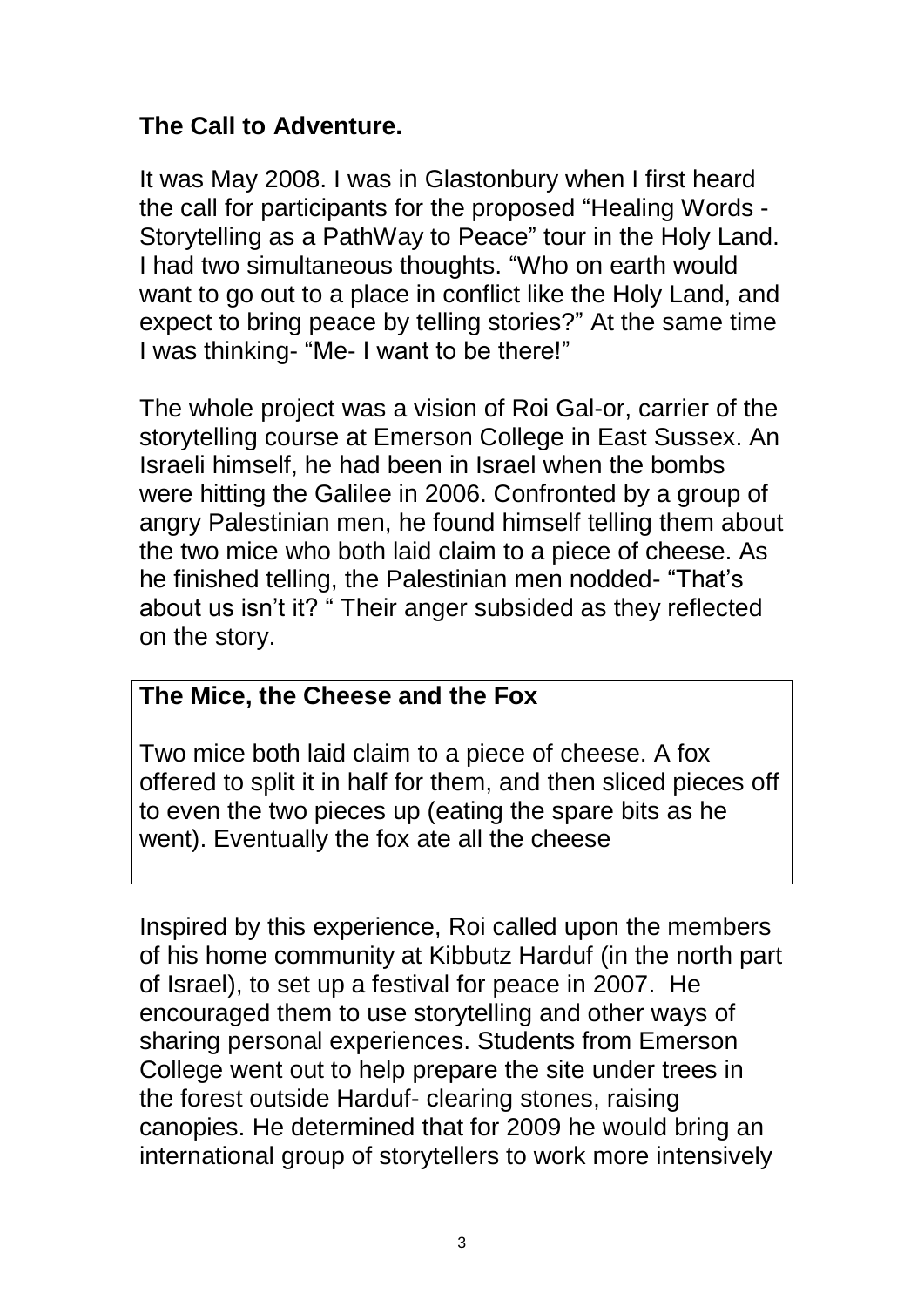on Storytelling as a Pathway to Peace. He believed that with a well placed story, listeners could learn to see the conflict differently.

#### **Hitting the target**

An archer was the best shot in the world, or so he thought, until he saw arrows slap in the middle of the target. He eventually found the better archer- who turned out to be a boy who shot the arrow first, and then painted a target around it.

*As we shoot the story as an arrow- the audience will let it find their own targets in their life story.*

And that's when I heard the call! Eventually 11 storytellers from 8 nationalities met at Emerson College. Each of them had been through a selection and interview process with Roi. Some had roots from afar- Australia, Israel/Palestine, Sweden, India, Chile, US and Canada via Scotland. Some of us travelled from just down the road –Ewell (in Surrey that's me!) and Brighton. All of us had paid our fees to take part in this experience. We were joined by Muna Sheehan, an Arab who lived in Israel, who would work with us and be our Arabic translator in the Holy Land. The Israeli translation would come from Roi and Raphael (one of the course participants). Ethan Friedman joined Roi as course leader.

#### **Preparation for the Quest.**

So, one cold morning in April 2009, we met (and shivered) in a class room in Emerson College. Out of the windows we could see the rolling fields, the oak trees and the lush green hills of the Sussex landscape, as we talked of the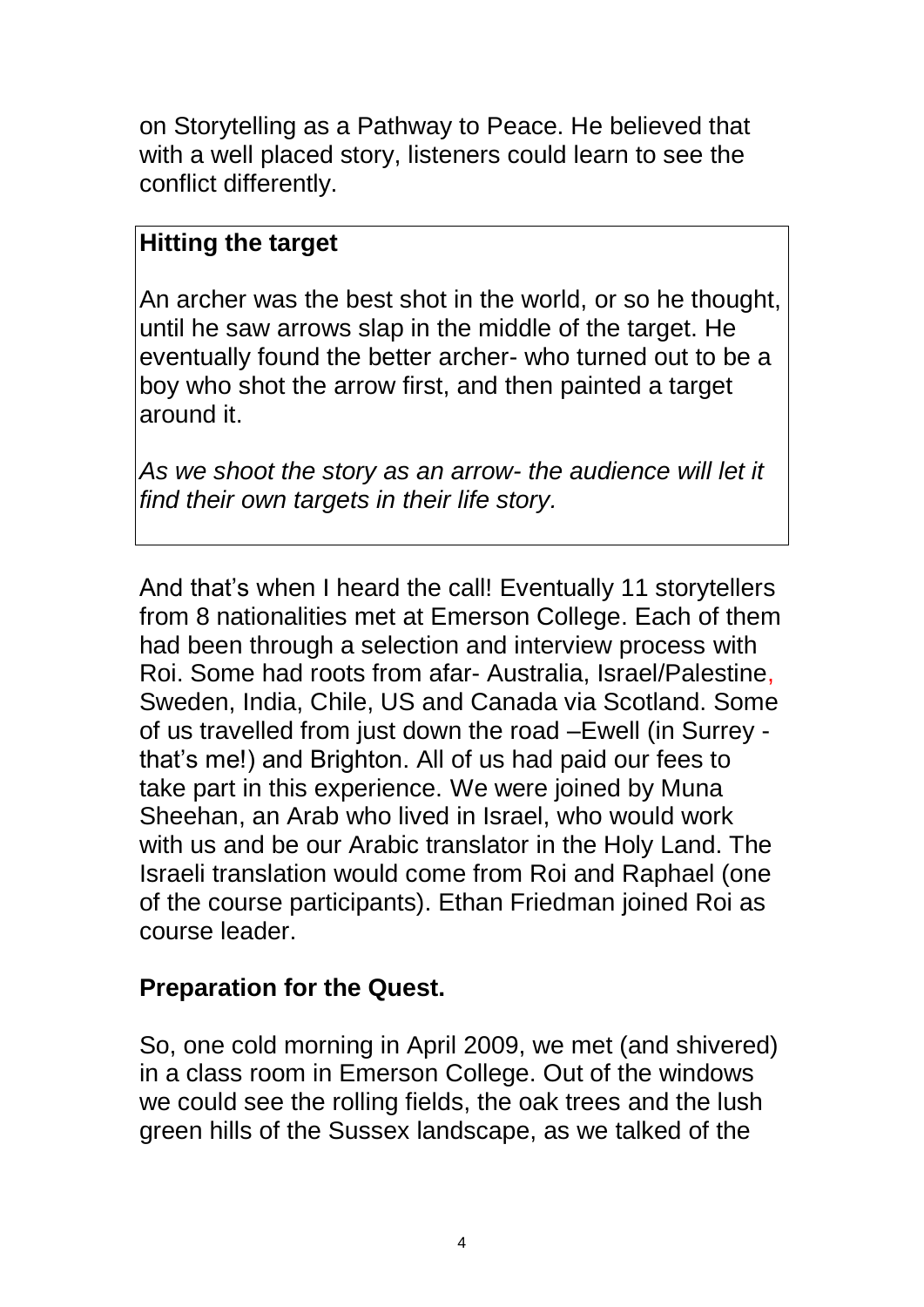desert conditions, olive trees and the intense heat we would be experiencing in Israel.

We had each brought a programme of stories to tell, that we felt spoke of the meaning of peace, collaboration and forgiveness. For four weeks we were coached in ways to improve our storytelling- sometimes thinking "I thought I knew how to tell a story- but now I am not so sure!" But that uncertainty then allowed us to grow with the telling, and find new competences and confidences.

We learned new songs (you always do a lot of singing at Emerson!!), a few dances, lots of games. We shared our experiences and skills that we thought would be relevant for working with different groups in the Holy Land. All with the emphasis on how you can bring people together through sharing activities.

We learned new ways to encourage people to think about their personal stories – and became adept at asking "When did you first become aware of the conflict." We struggled with the question for ourselves, and then began to understand how we could facilitate others with this and similar questions to promote their personal storytelling.

#### **Two Wolves**

An Old man tells his grandson how there two wolves who are at constant tension inside of him. One wolf is full of hate and anger, the other is full of love and forgiveness. The child asks the old man who will win. The old man replies "The one I choose to feed."

*And which wolf do you choose to feed?*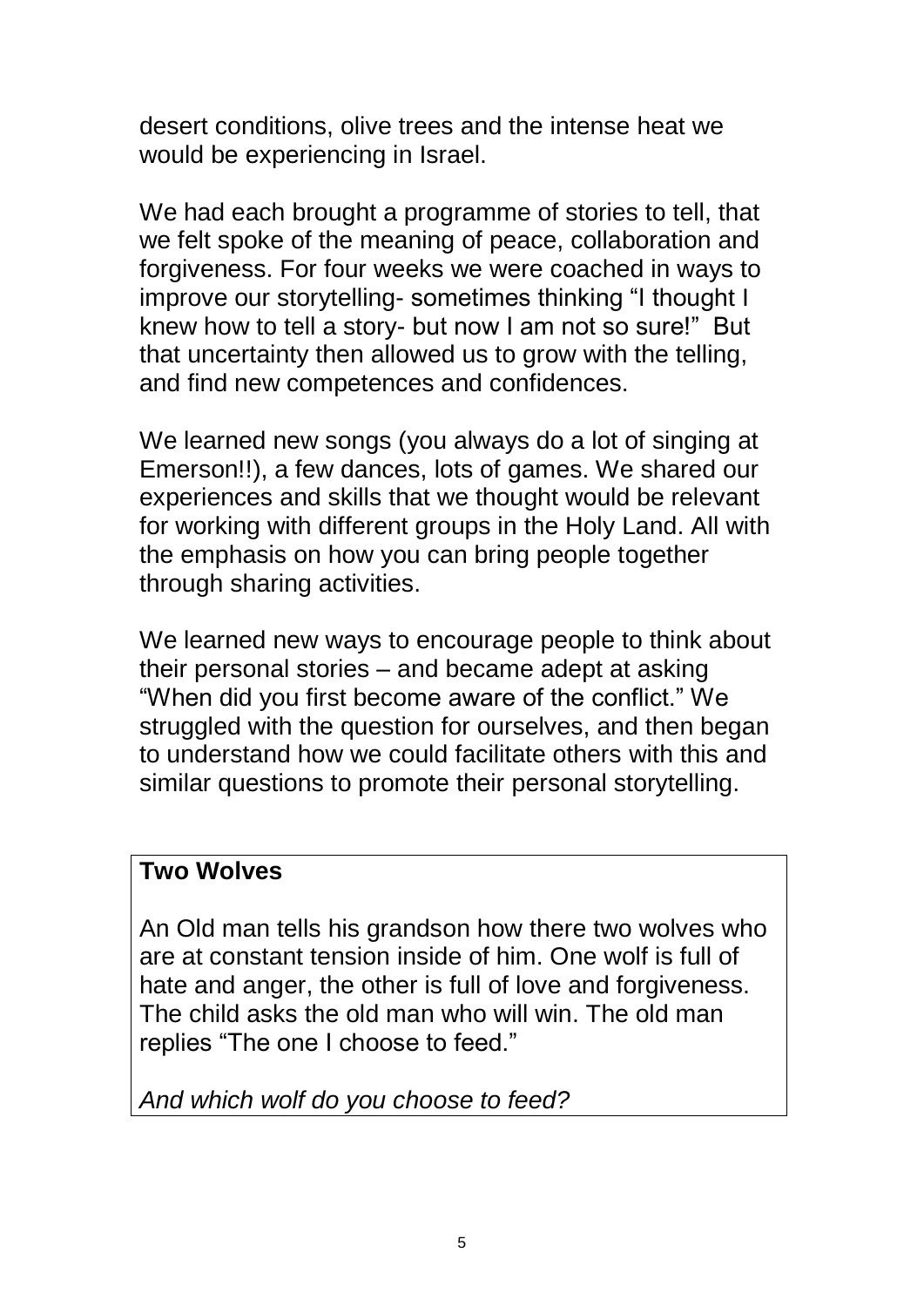Our time at Emerson College finished with a performance of the stories we had been coached on. Then packing and ready for the Holy Land. It was May 15<sup>th</sup> 2009. One year and a day after I first heard about the project.

Perhaps I should mention here that, sensitive to the conflict that could arise by saying either Israel or Palestine, we chose to refer to going to the "Holy Land" as the path of least offence. Even then, it caused difficulties for some people- but on the main it seemed to work. However, we were always aware that no matter what we might say, do or intended, it may be interpreted differently by the listener.

## **Debate in signs**

Two people debate by means of gestures and think they have understood one another perfectly. In fact they have completely misunderstood each other.

*To understand perfectly is to misunderstand completely.*

## **Challenges, Obstacles and Hazards.**

For the first 10 days we were offering workshops and performances to groups with an interest in co-existence. On our first day we were taken across the border into Palestine to meet with members of Combatants for Peaceformer soldiers from both the Israeli and Palestinian sides.

We were invited to the homes of some of the Palestinians in Tul Karim- a Palestinian refugee camp. Special insurances had to be obtained for the three hours that we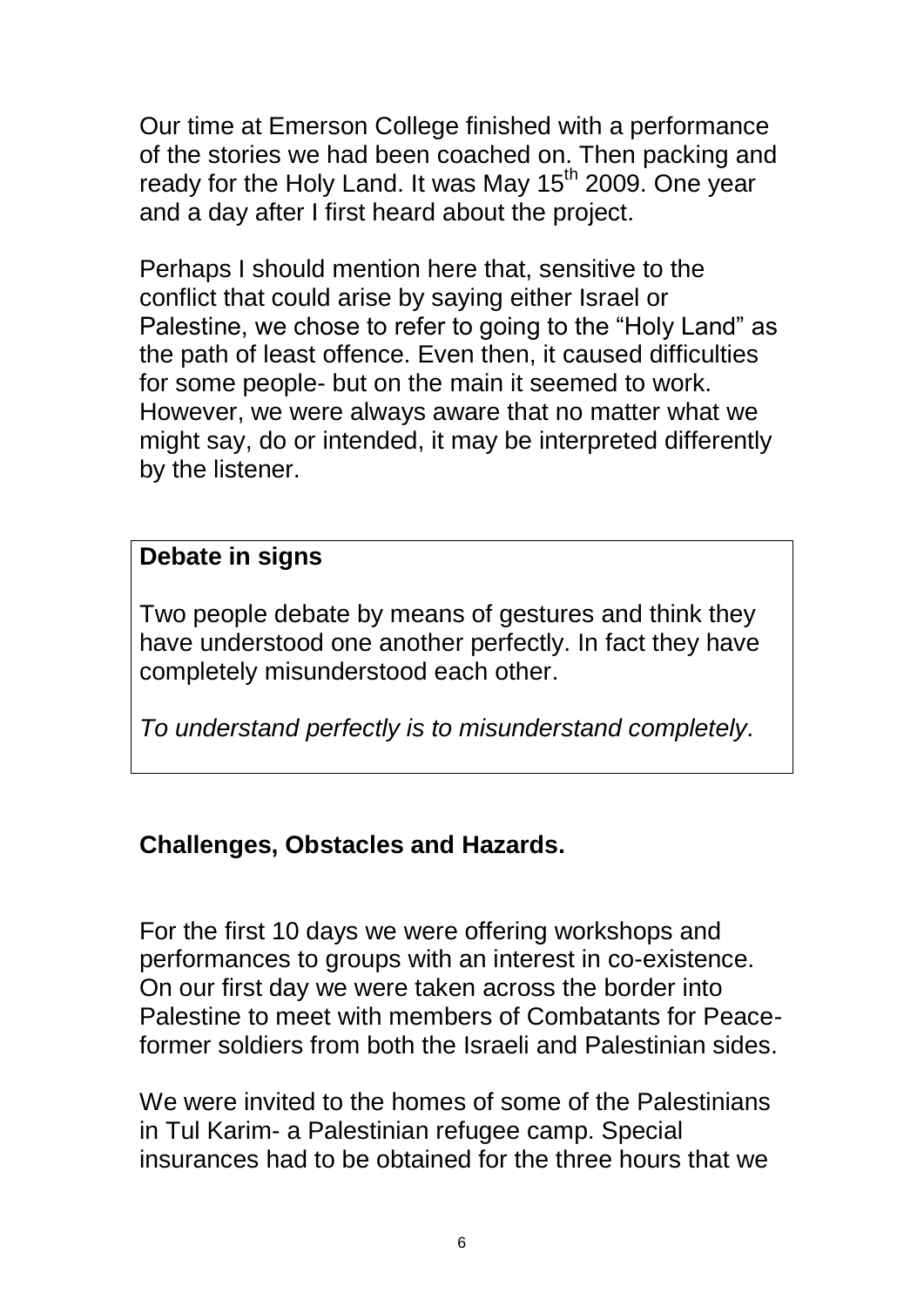were there. But it was important to them to feel that their stories were being heard, and that their experiences of living in Tul Karim were witnessed. And that, we found, was the crux of a lot of the work. *The need for their personal stories to be heard, and to feel that some one was witnessing their experience and pain.* With that, they could hear other peoples' experiences and eventually move towards finding a pathway to peace.

We returned to the venue where Israelis and Palestinians could meet. It was a makeshift tarpaulin over some Olive trees, on a patch of land that was neither in Palestine or Israel. A no man's land that was the only place where Israeli and Palestinian could meet without necessarily getting a permit to pass the boundary. There- one former combatant from each side told their personal story to a mixed company of over 80 Israelis and Palestinians. Then they split into 4 groups, and the storytellers, seen as neutral, facilitated them to tell their story -" When did you first become aware of the conflict."

For many this was the first time they had spoken about their experience to someone from the other side. For the Palestinians, it was the first time they had seen an Israeli out of uniform, and not carrying a gun. For some of the Israelis, it was the first time they had ever met a Palestinian face to face. But they were there to share, and explore possibilities for peace.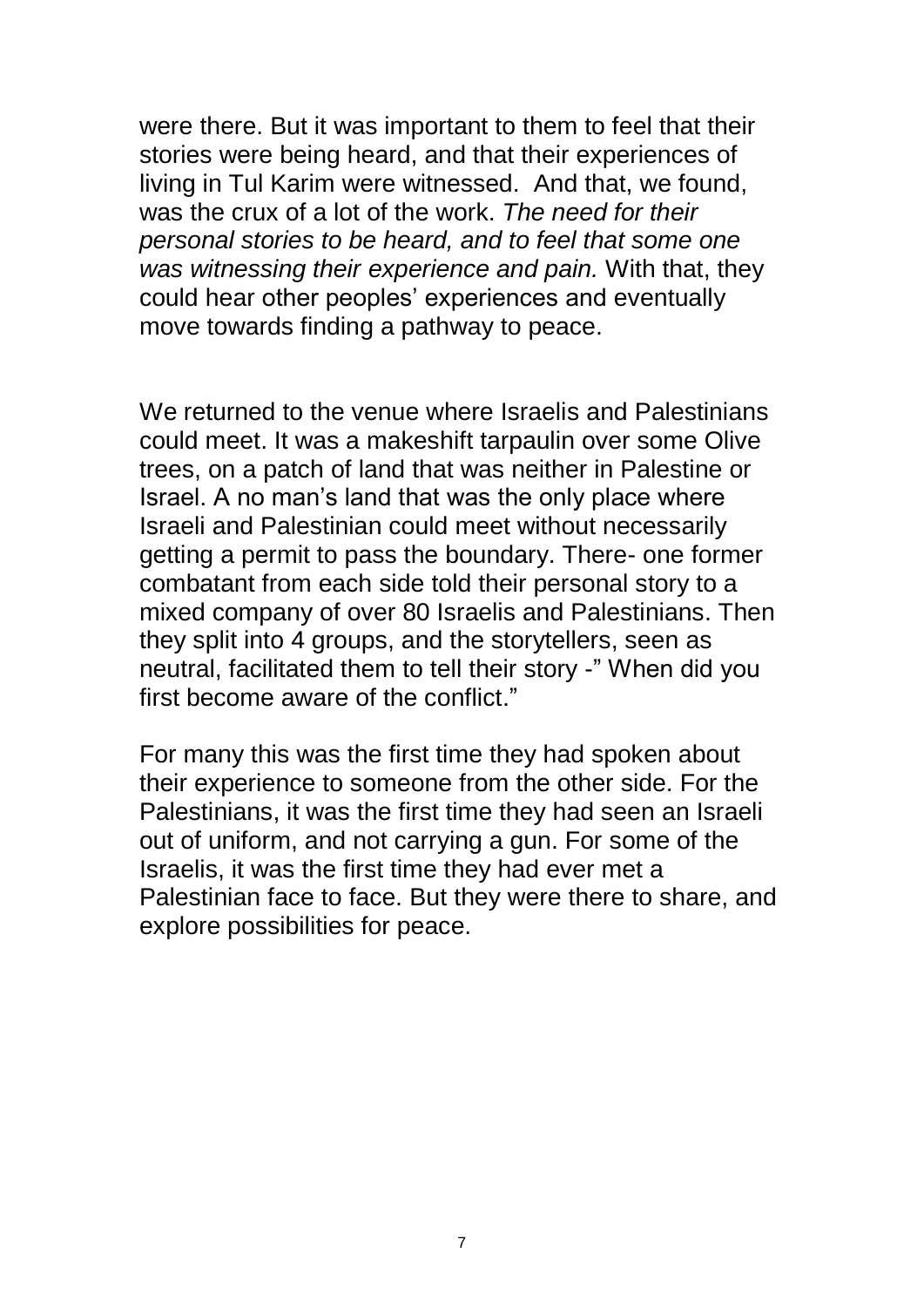#### **Two Warriors**

A mighty battle had been fought, and the two remaining warriors faced each other to fight. As the sun went down they agree to rest, and then fight to the death in the morning. During the night they talked of their children, families, homes and experiences. In the morning they put their armour back on, saluted each other, then turned away to return to their homes. It is hard to fight a man when you know his stories.

*From a story by Dan Keding, based on the Iliad*

But nothing ever goes quite to plan. The Israeli army had been alerted to our presence, and they arrived. Leaving their vehicles on the Israeli side of no man's land, but carrying their machine guns, they walked towards the canopied area, and tried to break up the meeting. The organisers very quickly told them about the international group of storytellers from the UK- which caused the army to reconsider (they didn't want an international incident) and withdraw- only to contact the police and ask them to attend! After all- this was a civilian matter- wasn't it? And while all this was going on- we continued to ask "And when did you first become aware of the conflict?"

Tensions rose. Some people were reluctant to talk with the army around- so we told a short story for the moment, or maybe a song or two that cut across languages. Eventually the listening circles finished, thanks were given for persisting and positive feedback from all. As we left, the police arrived. Timing was everything.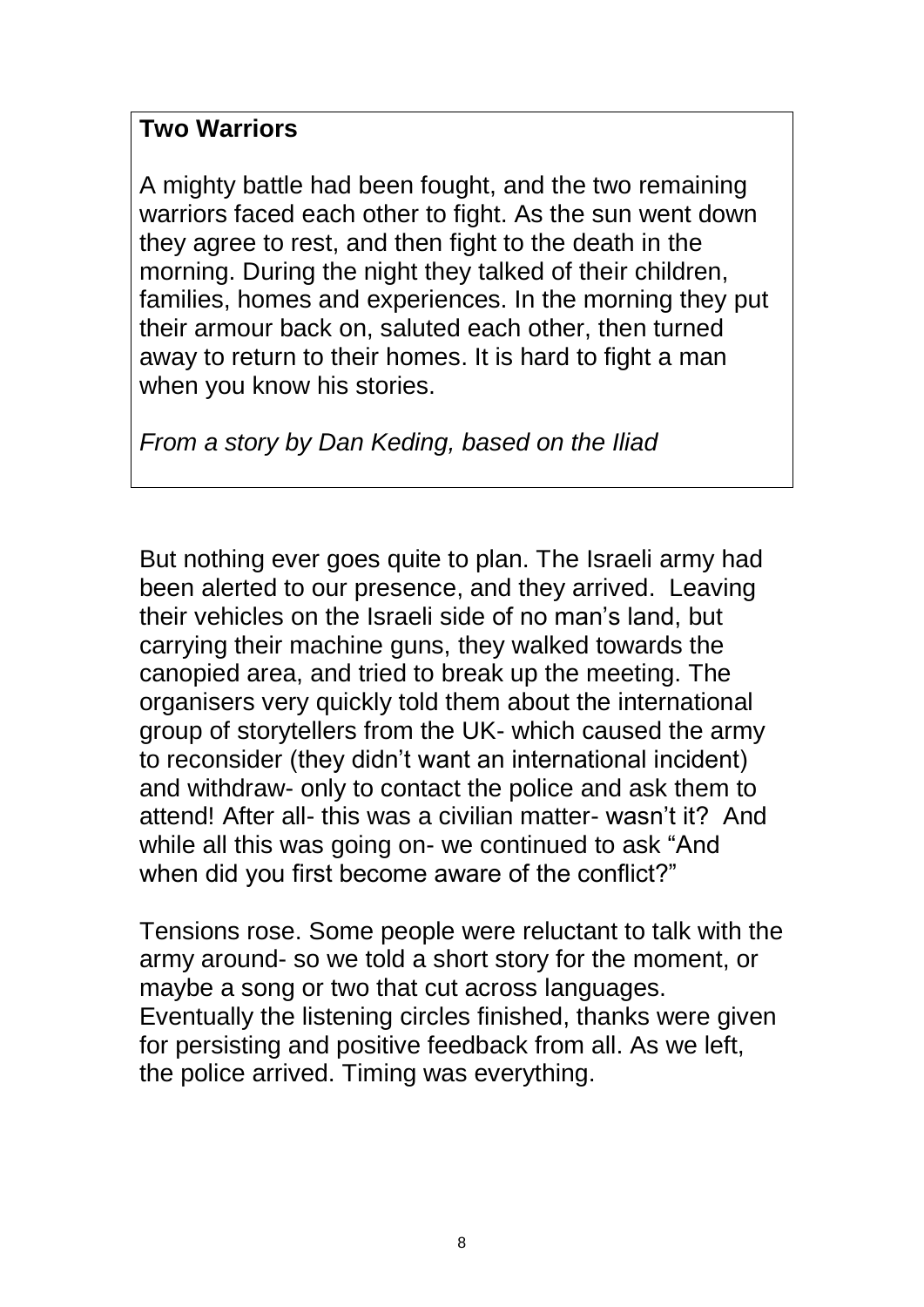# **Nothing to do with me**

The King and his advisor were eating honey cakes. A drop of honey fell onto the balcony wall. The King said- "Its nothing to do with me- someone else will deal with it". The honey drop slid down the wall until a fly landed on it, and then a gecko caught the fly. But a cat had seen the gecko and lunged for it, just as a dog did. The noise of the two fighting caused the king to say "It's nothing to do with me etc."

Eventually the owners of the cat and dog arrived and started fighting. Then the whole town took sides, and eventually the country was in ruin. The King finally realised that it was most certainly to do with him, and if he had only wiped up the honey drop- none of this would have happened

The hostel we stayed at in Jerusalem was also used by the Israeli army for their cultural orientation courses for their young recruits. We became used to seeing 18 and 19 years olds in full uniform, their guns strapped to them, as they wandered in groups around Jerusalem, learning about what they had come to defend. After all- there is no "army"- just the Israeli Defence Force. And in a quiet moment, away from the rest of their group, each of them had a story to tell, and a desire for peace. They just didn't know how to start.

And so we met different groups all around the Holy Land. Some were in current co-existence projects, or were part of communities who hoped to set up new groups. We were able to show the facilitators how storytelling could enable participants to share their story by either directly working with the participants or developing skills for the facilitators. At the YMCA in Jerusalem, we worked with teenagers,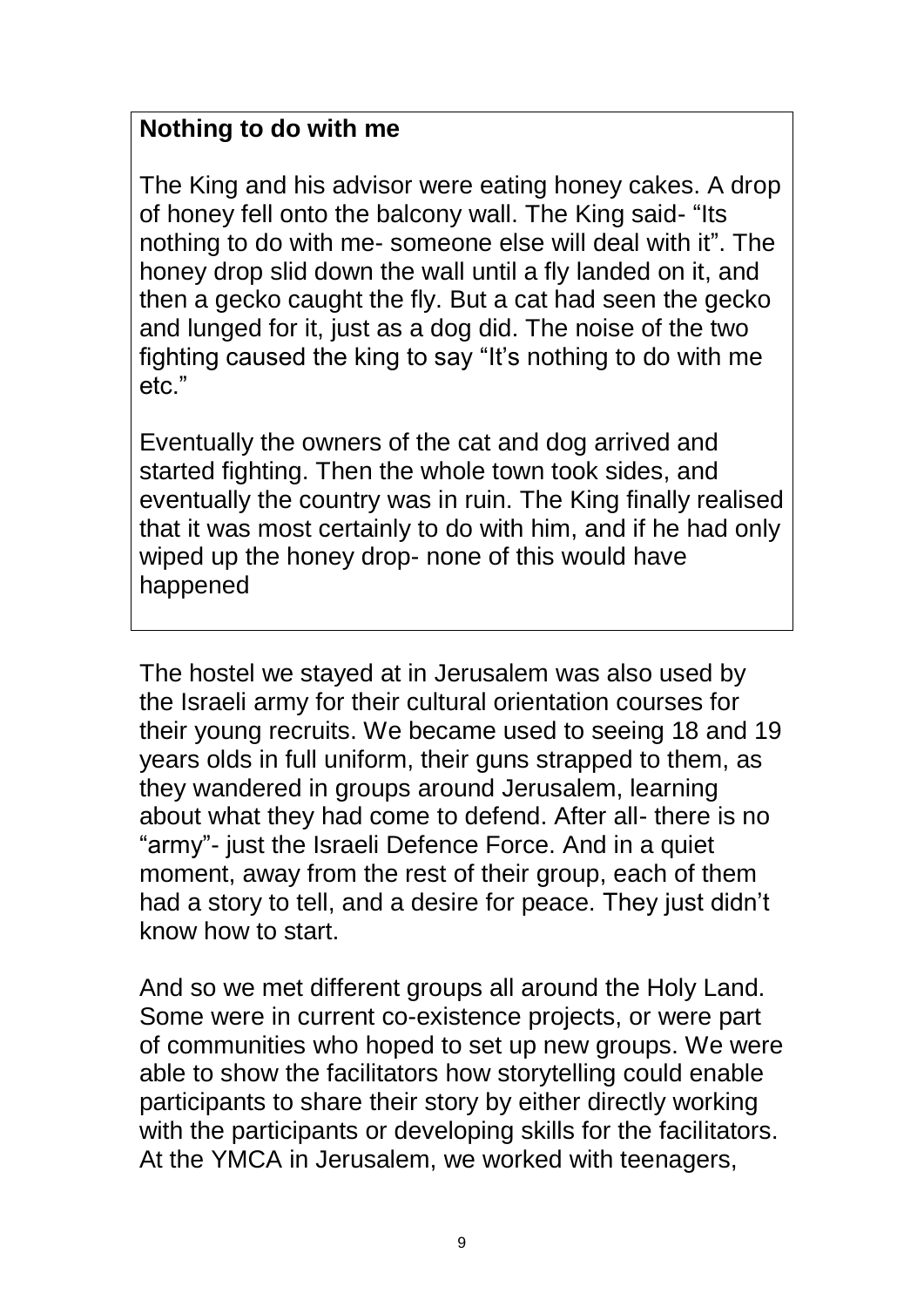kindergarten teachers and parents- all keen to use traditional and personal storytelling as a way to share experiences in a more meaningful way.

#### **The brave little parrot**

The jungle is on fire, and all the animals run away. But the little parrot fills its wings with water to try to dowse the flames. The God Shiva looks down, and in the form of an eagle asks why the parrot doesn't give up. The parrot replies "Because I want there to be a forest for the others who come after me."

Shiva was so moved by this, he returned to the heavens and wept, his tears putting out the flames

We met a mixed group of people in a theatre that was nothing more than a shell of a building. I worked with a group of bereaved parents who went into schools- one Israeli and one Palestine together – to share their stories. As one Israeli man shared his grief at the loss of his daughter, the Palestinian man next to him reached out to comfort him.

Some of the men had come from Hebron – a two and a half hour drive away. They had to leave precisely on time, because they could not be back a minute later than the time on their permits. And yet- they wanted to know how they could use storytelling to facilitate their work, and wanted to use every minute of the time available to them.

We shared some examples of stories which were neutral to both Palestinian and Israeli, and they could relate to stories with in their own cultures.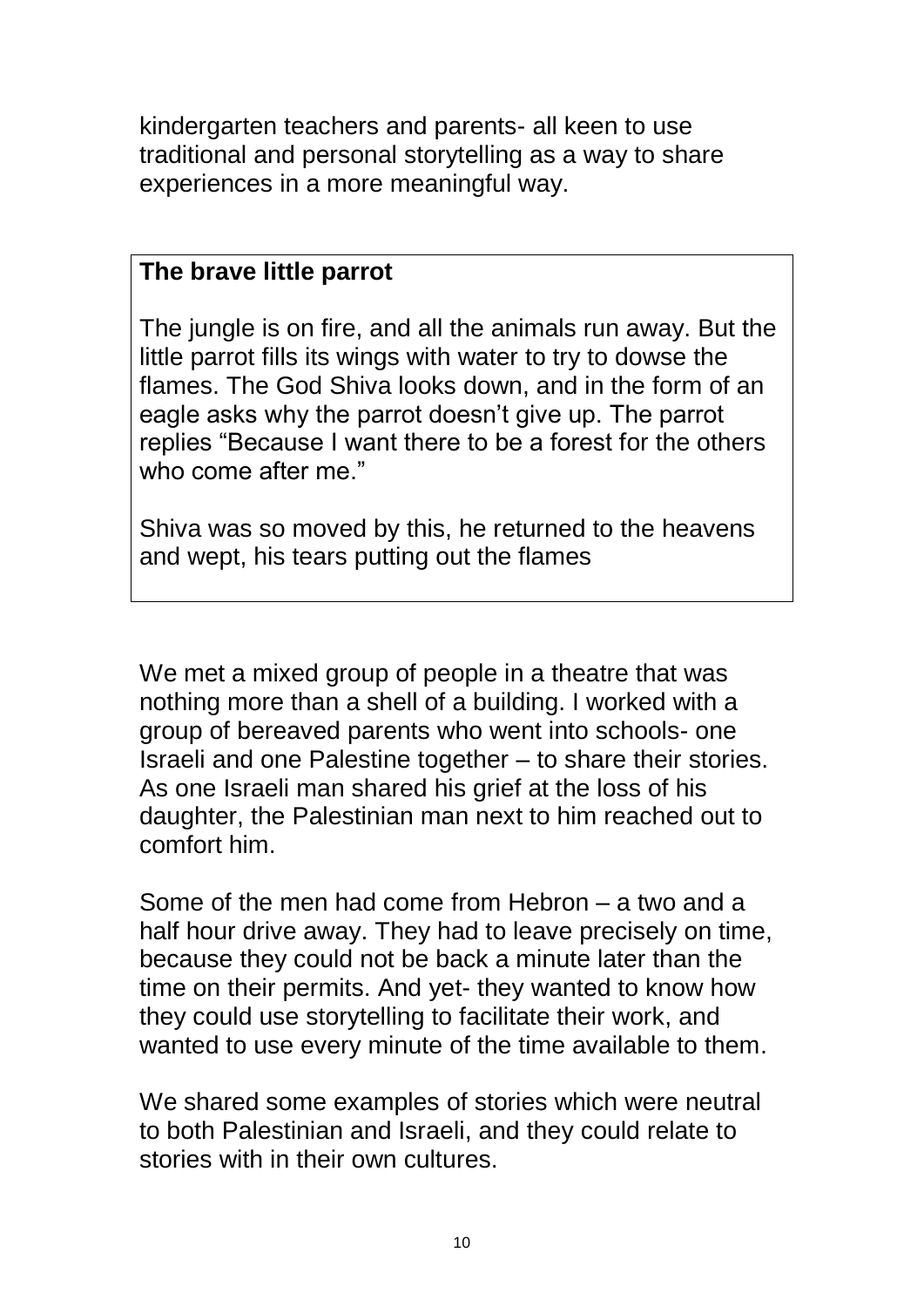# **Red Coat, Green Coat**

There was a village, split by a road. One day a man walked down the road. Neither side of the road would agree on the colour of his coat- red or green? A war broke out between them. Much later, when the village was in ruins, the man came back the other way. This time everyone looked- and realised that on one side his coat was red, and the other side it was green

*You need to look at both sides of the argument.*

We met with one group of 40 women who had been a developing co-existence group until 6 months previously. With riots, disturbances and death on the streets in their hometown, they had not felt comfortable to meet together. Some members of the group had experienced family deaths, and their suspicions were that the extended family of other group members were responsible. Nothing was said, but a barrier had been raised.

With a combination of storytelling, sharing games and songs, they were able to have dialogues with each other. Many issues still needed to be addressed, but they felt they had made a start and planned to continue the work with their local storyteller and facilitators.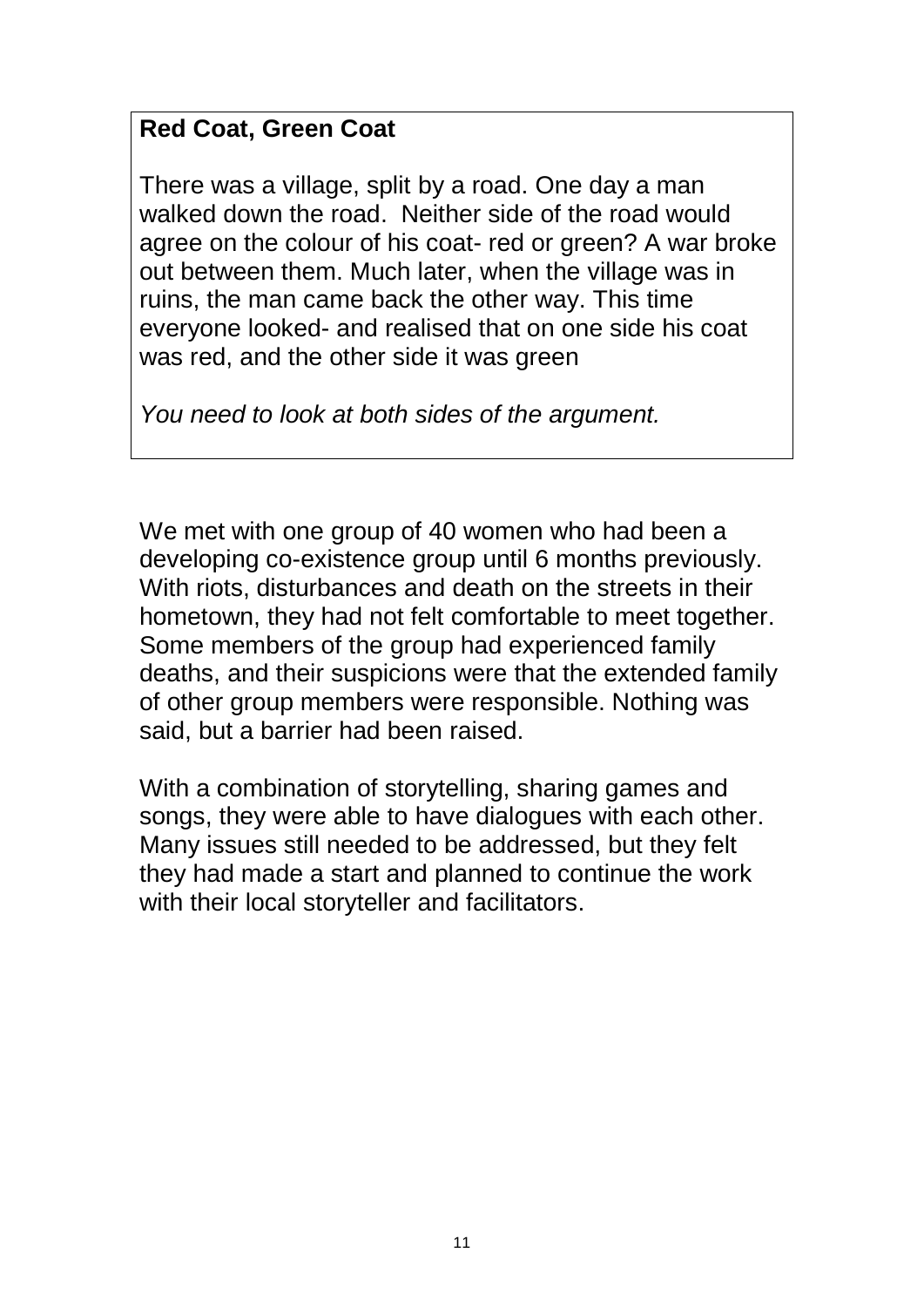## **Jo and the Carpenter**

Jo and his neighbour are good friends until there is a dispute. Jo decides he will fence off his land and the river away from his neighbour. He engages a carpenter to builds a fence. When he comes back, he finds the carpenter has built a bridge over the river, and on top of the bridge stands the neighbour, who is delighted to become friends again

It was not all work! Shall I mention floating in the Dead Sea, or swimming in the Sea of Galilee. Or standing at the Wailing Wall, or by the Dome of the Rock in Jerusalem? Or walking though the lush, green Baha'i Gardens in Hiafa or seeing the ancient fortresses of the Crusaders at Acre? So much history - so many stories to tell.

We arrived at the peace festival at Kibbutz Harduf -an Israeli settlement, nestled between several Arabic villages. The first thing we had to do was erect the canopies over the two storytelling spaces we were going to use. Over the next two days, we had a continuous presence telling stories for adults and children.

Time after time, people came to speak to us to tell us the meaning they had found in our stories, sometimes things we were unaware of ourselves. We had the opportunity to meet many people from different backgrounds, and hear their stories. Artists came from the local Arab villages to show their local traditions, dances and songs. Local Israeli storytellers told their stories, and there were musicians everywhere.

Coming from the multicultural setting of the UK, it might have been easy to be nonchalant about the mixture of cultures. But for many of the participants it was the first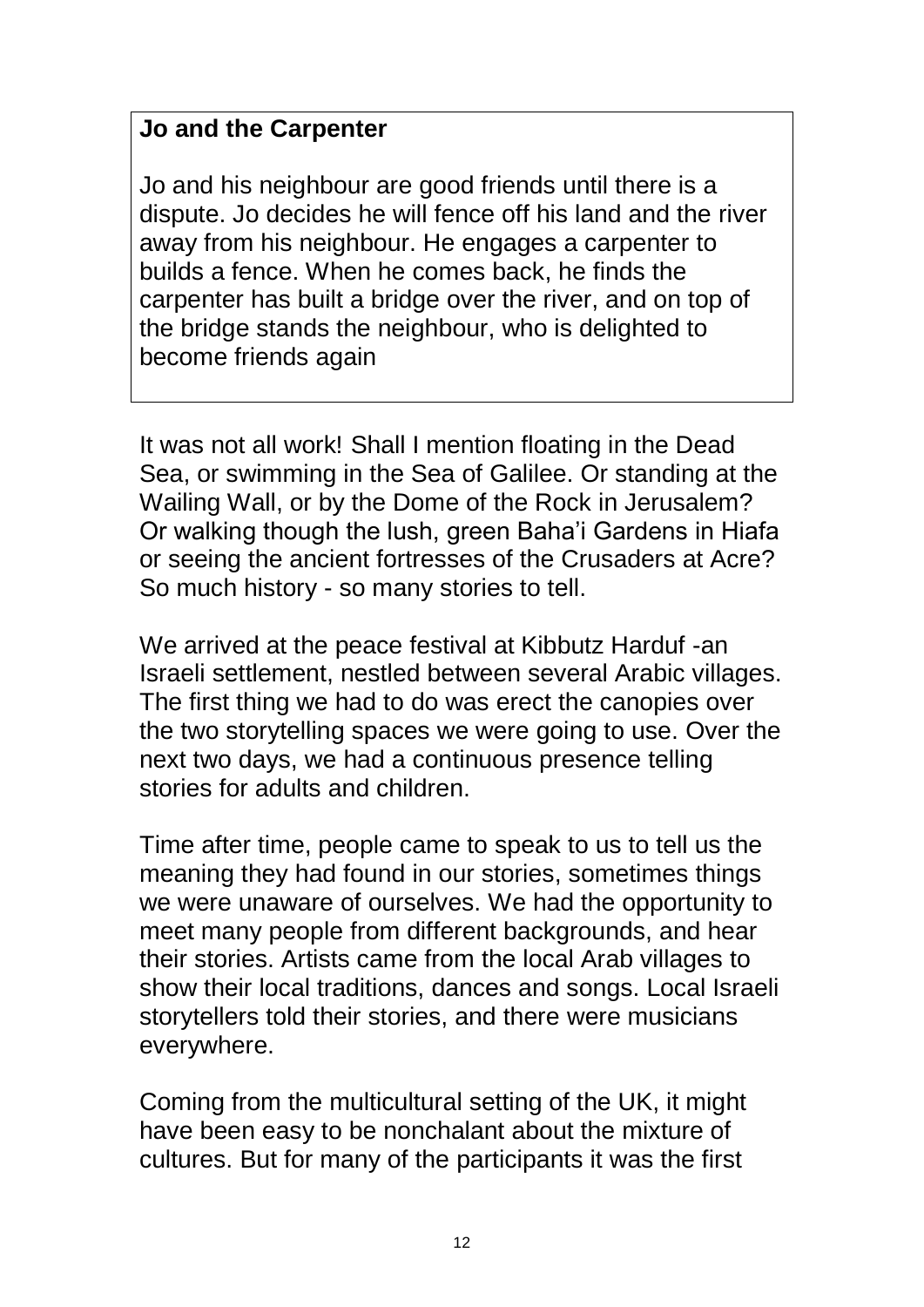time they had made that move to understand and appreciate someone from a different culture. In the eating area, a group of Palestinian women started singing. A group of Israeli women, sitting nearby, joined in the singing, and then they were swapping songs. The spontaneity of the exchange moved some people to tears. I heard time and time again people say "This is what it is all about."

#### **The Mother–in-Law**

A young wife was finding it difficult to get on with her new mother in law. She was advised to go and see the wise women- who gave her a potion to massage into the mother in law every night- "and that would solve the problem". Believing she was poisoning her mother in law by doing this, she was diligent in applying it every night. In time she came to know, and understand her mother in law better, and was horrified when the oil bottle was nearly empty. She sought out the wise woman for an antidote, and was reassured that there was no poison, but wasn't her problem with the mother in law now solved?

Many of the people we had worked with in the previous two weeks, came to the festival and greeted us as old friends. We were touched that they had come; they were pleased we remembered them (as if we could forget!)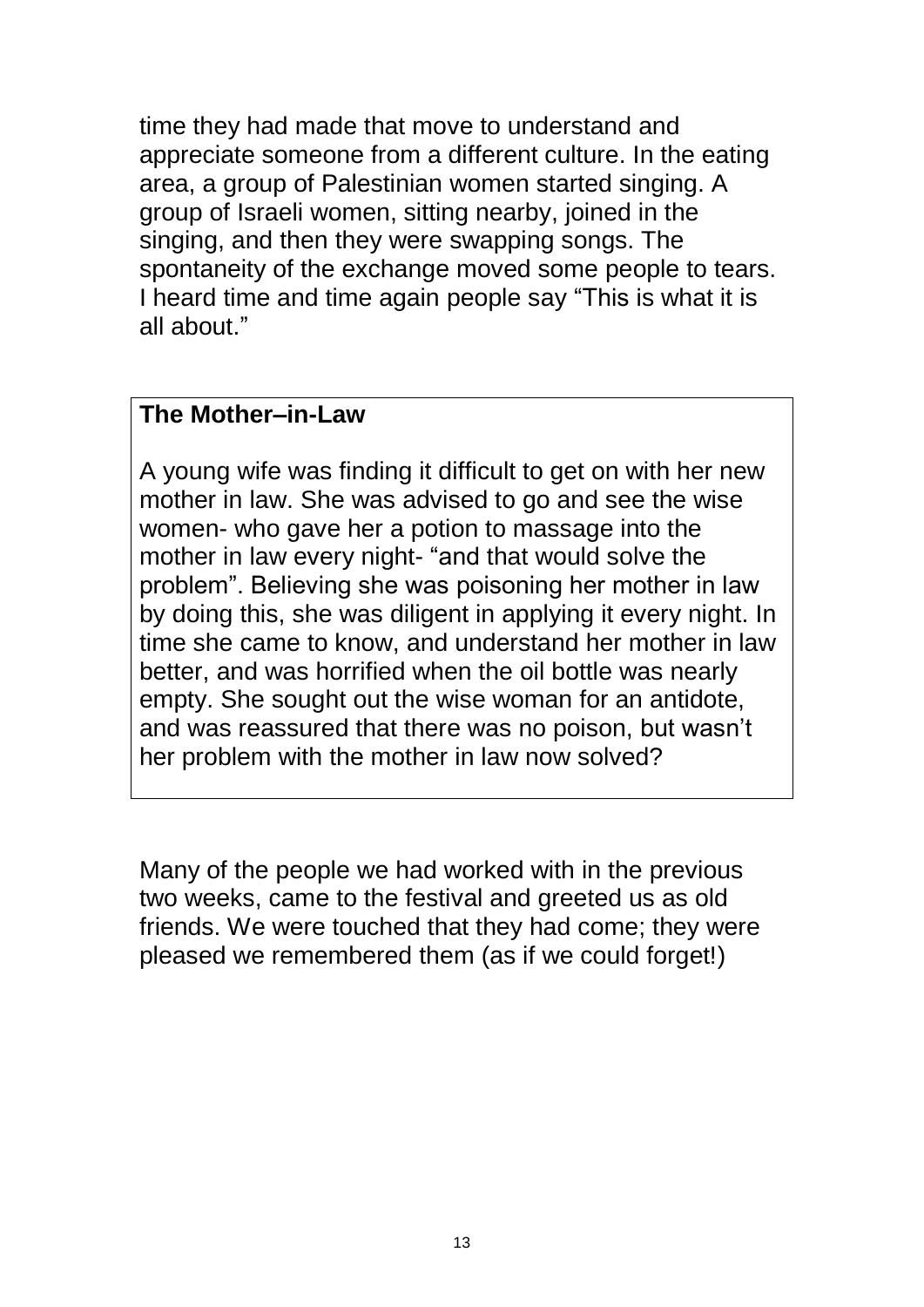## **Lion's Whisker**

There was a man and woman who married. But things were not going well, and there was talk of divorce. The woman went to see a wise man for a potion to turn her husband into a loving man. He agreed but needed one ingredient- a lion's whisker, which the woman would need to collect herself. Slowly, over time, the woman got close enough to the lion to pluck the whisker. But when she saw the wise man, he told her that she did not need a potion, because she had already shown her patience, cleverness and bravery. So she went home, and in time she and her husband were reconciled.

#### **Storytelling as a Pathway to Peace. Did we make a difference?**

At the beginning I said how quickly we found that people wanted to tell their stories- to felt heard and their experience and pain witnessed. For many of the people we met who were actively working on co-existence projects, it was important that we witnessed their work, and our coming had given added value to their work both for themselves, and for the people they were working with. Sharing our experience of using stories with the facilitators also enabled them to develop their skills.

For the participants in the events when we were facilitating Palestinians and Israelis to meet for the first time- our neutrality was what made us acceptable as a first step. Our willingness to hear their stories and facilitate them to share their stories with others from across the cultures was the second step. Telling the stories we had to share, enabled some people to think of their situation in a different light- the third step. Every journey starts with just one step.